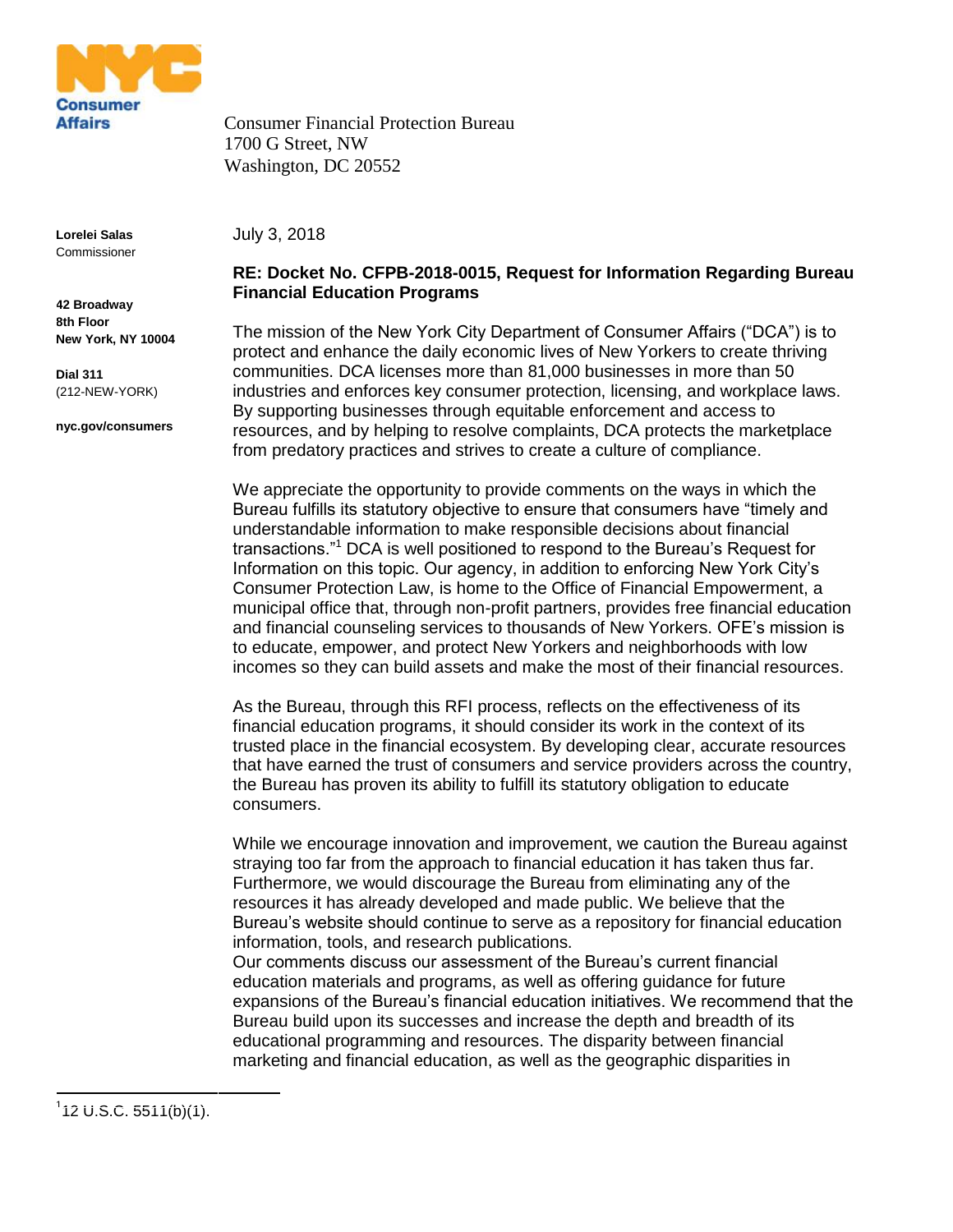financial education offerings, heighten the need for a strong Consumer Financial Protection Bureau.

The Bureau should expand its current financial education programs, which provide valuable resources, to help foster knowledgeable consumers who understand the financial marketplace. As discussed in the 2013 Bureau report "Navigating the Market: A Comparison of Spending on Financial Education and Financial Marketing," spending dedicated to financial industry marketing dwarfs financial education spending. While federal, state, and local governments, financial institutions, non-profit groups, foundations, and others spend a combined total of approximately \$670 million annually on providing financial education, the financial services industry spends roughly 25 times that amount, \$17 billion, on marketing consumer financial products and services to consumers.<sup>2</sup> This disparity in spending highlights the need for a trusted source of financial education – a source with national reach such as the Bureau.

The Bureau serves a vital function as a repository of trustworthy consumer financial education resources, and in many communities across the country it is the only actor in this space. While New York City residents benefit from the financial education efforts of DCA, other City agencies, and a host of non-profit service providers, for many Americans, particularly those in rural communities, financial education resources are few and far between. There is no countervailing force to the marketing of financial products and services, some of which may be harmful to consumers, or at the least, inappropriate for their financial circumstances. The Bureau is essential to the goal of shrinking the gap in access to financial knowledge and protection.

In addition to producing valuable consumer-facing materials, the Bureau's work enhances the quality of the field of consumer education by providing frameworks and scales for evaluating the effectiveness of financial education and financial counseling. A prime example of this is the Financial Well-Being Scale<sup>3</sup>, an important tool for assessing and tracking individuals' financial well-being, and for measuring the success of education and counseling interventions. Providing guidance to individuals and organizations in the financial empowerment field is an important complement to the Bureau's consumer-facing resources. DCA can attest to the fact that practitioners avail themselves of the Bureau's offerings. The results of a recent survey of DCA's network of financial counselors and coaches show that these service providers are aware of – and refer clients to – Bureau resources, such as the Your Money Your Goals toolkit.

The Bureau should preserve the ability of consumers and service providers to access the Bureau's existing financial education resources, and should add to its current suite of financial programs without fear of duplicating other, similar offerings. The Bureau occupies a unique position of trust and, as a federal agency, has nationwide reach. While other actors in the field, including DCA, seek to educate consumers, there is no substitute for the Bureau.

As the Bureau considers which metrics may be appropriate for evaluating the effectiveness of its financial education work, DCA would like to reiterate the importance of stakeholder trust. While consumer financial literacy and consumer behavior change are important metrics for evaluating the success of financial education programs, measuring trust in the messenger for these programs is also critical. The Bureau should work to ensure that it retains the trust that consumers and service providers have placed in the

<sup>&</sup>lt;sup>2</sup><br>[https://files.consumerfinance.gov/f/201311\\_cfpb\\_navigating-the-market-final.pdf](https://files.consumerfinance.gov/f/201311_cfpb_navigating-the-market-final.pdf)<br>3 https://www.consumerfinance.gov/date\_research/research\_reporte/financial.well

<https://www.consumerfinance.gov/data-research/research-reports/financial-well-being-scale/>